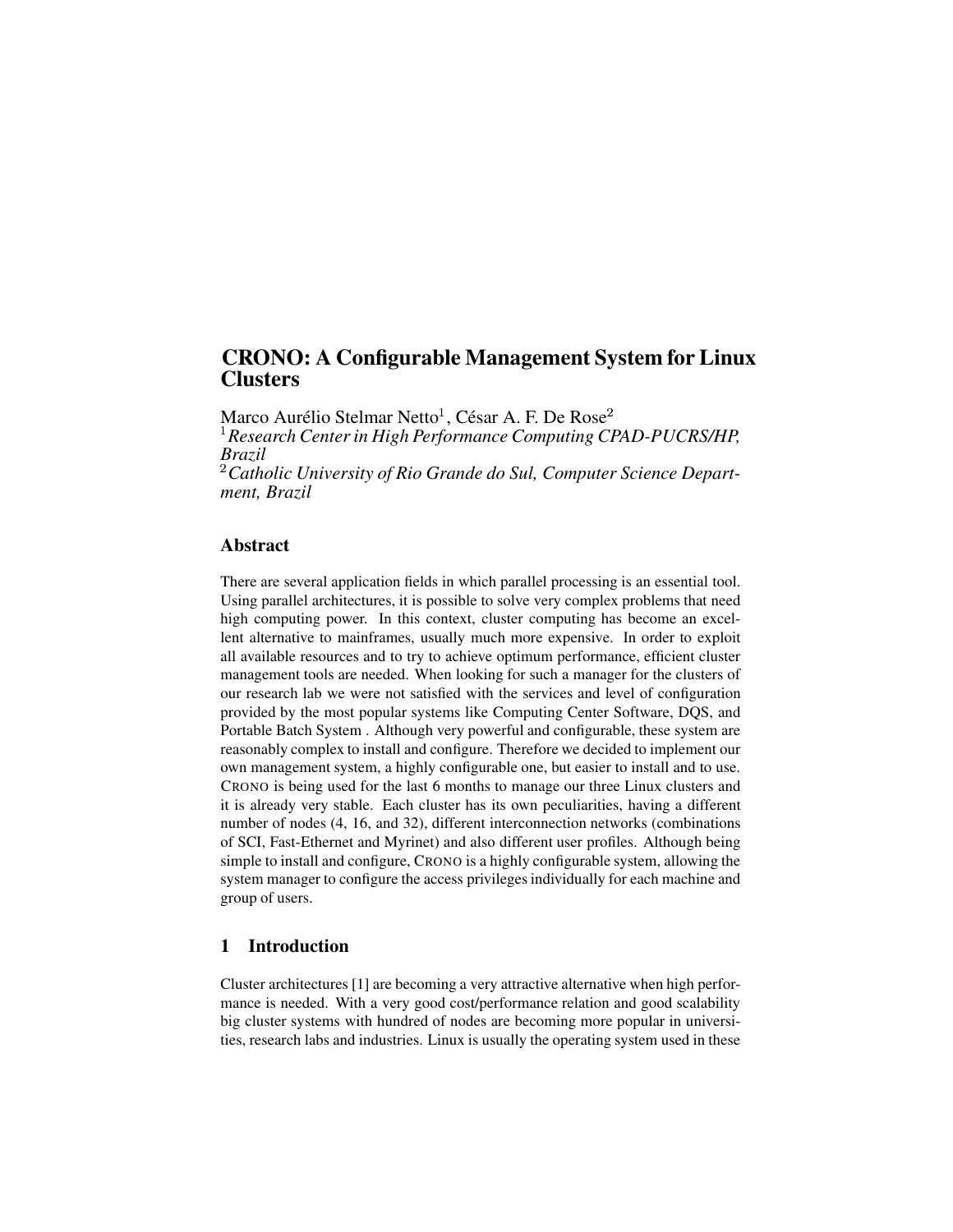systems because it's free, efficient and very stable. One remaining problem in such a system is to manage all the nodes efficiently as one machine and deal with issues like access rights, time and space sharing, reservation and jobs queuing. When looking for such a manager for the clusters of our research  $\text{lab}^1$  we were not satisfied with the services and level of configuration provided by the most popular systems like Computing Center Software [2], DQS [3] and Portable Batch System [4]. Although very powerful and configurable, these systems are reasonably complex to install and configure. Therefore we decided to implement our own management system, a highly configurable one, but easy to install and to use. Although being simple to install and configure, CRONO is a highly configurable system, allowing the system manager to configure the access privileges individually for each machine and group of users.

This paper presents the CRONO cluster management system and is organized as follows. Section 2 presents some advantages of managing clusters on Linux. Section 3 gives an overview of the main functionalities of CRONO and section 4 describes its architecture and main configuration files. Section 5 shows how easy is to install and configure CRONO and section 6 discuss the use of CRONO in our lab. In section 7 our conclusions are presented.

### **2 Cluster Management over Linux**

The CRONO system was developed to be a highly configurable manager for Linux clusters. It has been coded using the C language and rely on several scripts and configuration files to be adapted to specific administration needs and machine configurations. The Linux operating system has several advantages for the development of a cluster management system (CMS). Linux is an open source system and its configuration files are very simple to read and modify, therefore the CMS can define environment variables and access restrictions easily. Another main advantage is the possibility to modify the kernel to provide better support to the CMS. This is very useful when, for example, the CMS needs to manage not only nodes, but also other resources like memory, processor and network adapters.

### **3 Crono Main Functionalities**

CRONO provides two basic allocation modes, space-sharing and time-sharing. The first one is used when the user needs exclusive access to allocated nodes, for example when application performance is being measured. The second one is used in situations where the users are only testing their programs and, therefore, do not care about performance. Space-sharing is a very interesting alternative in teaching environments, allowing large groups of students to use the cluster at the same time.

Another main feature of CRONO is its flexibility to define access rights. Using configuration files the system administrator can create user categories and associate access restrictions to these categories or to individual users. These restrictions are defined by the maximum time and maximum amount of nodes used in allocations

<sup>&</sup>lt;sup>1</sup>Research supported by HP Brazil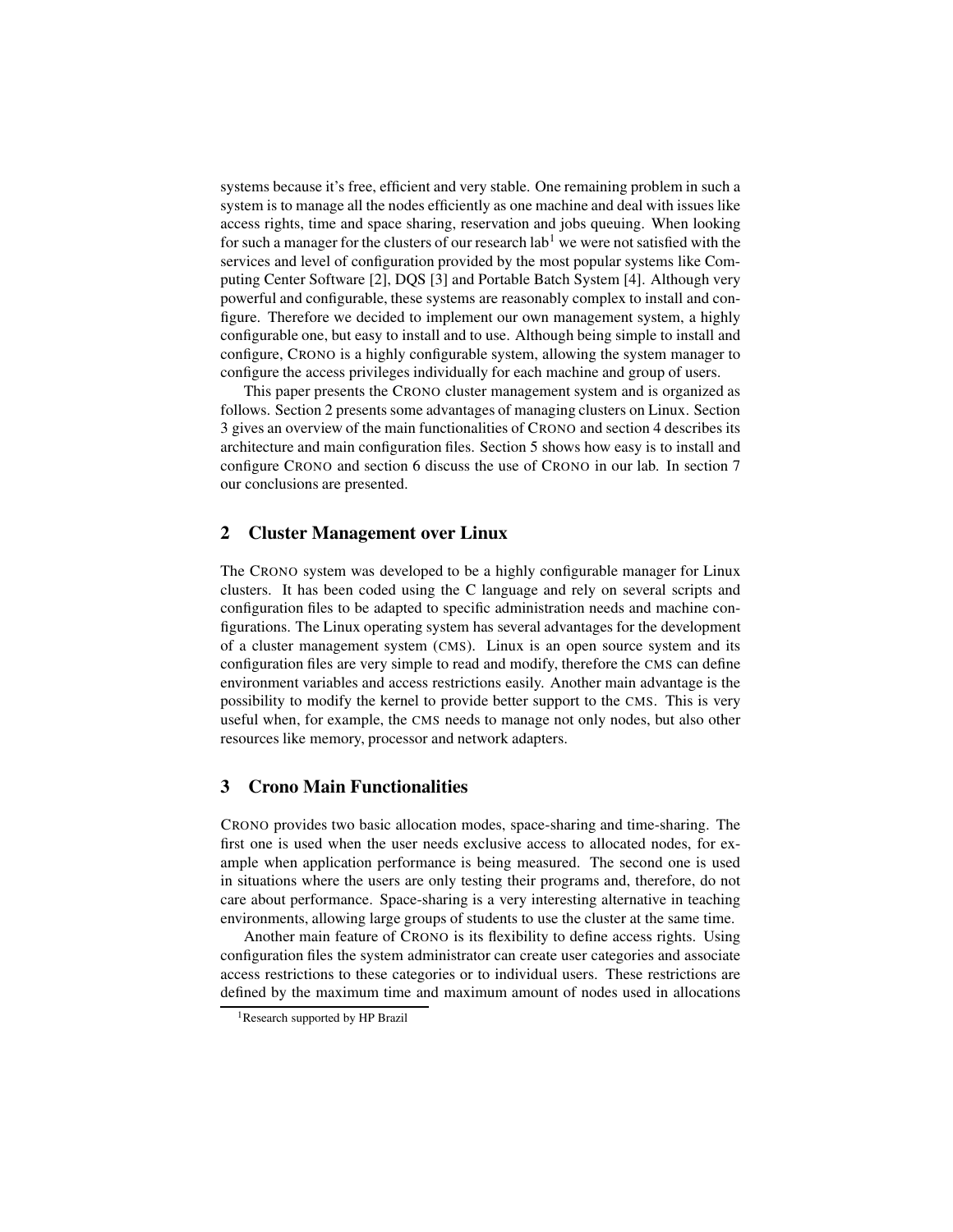and reservations. There is also the possibility to define restrictions based on periods of the day, day of the week and target machine.

To configure the execution environment for programs, CRONO supplies scripts for pre- and post-processing of requisitions. When the user time initiates, CRONO will use two scripts: one of them controlled by the administrator, and the other by the user itself. This mechanism is very useful, for example, to automatically generate MPI [5] machine files. When the time of a user is over, two post processing scripts will be used in the same way. Users can interact to the system through a graphical interface or using commands in the shell (bash, tcsh, etc). Several services are supported for users and the system administrator like: information about the allocation queue and on access rights, submission of execution jobs, requests to release the resources and configuration of the execution environment.

### **4 Crono's Architecture**

The CRONO's architecture is composed by the following four modules, which will be described in more detail in the following subsections:

- The User Interface (UI) is the main entrance to the cluster nodes and is composed by several tools;
- The Access Manager (AM) is responsible for the authentication and the verification of access rights;
- The Requisition Manager (RM) does the scheduling of the user requests and the preparation of the execution environment;
- The Node Manager (NM) is the module running on each node of the cluster and its main function is to block the access to the nodes.

The communication between the modules is done through the sockets interface [6], therefore allowing modules to be in different machines. Moreover, the modules are organized like a chain, that is, if the User Interface needs to send a message to the Node Manager, the message will pass through the Access Manager and the Requisition Manager.



Figure 1: CRONO's architecture.

### **4.1 User Interface**

The User Interface is responsible for providing interaction to the system, through a graphical user interface or the UNIX shell environment (like *bash, tcsh* or *csh*). There are seven commands available: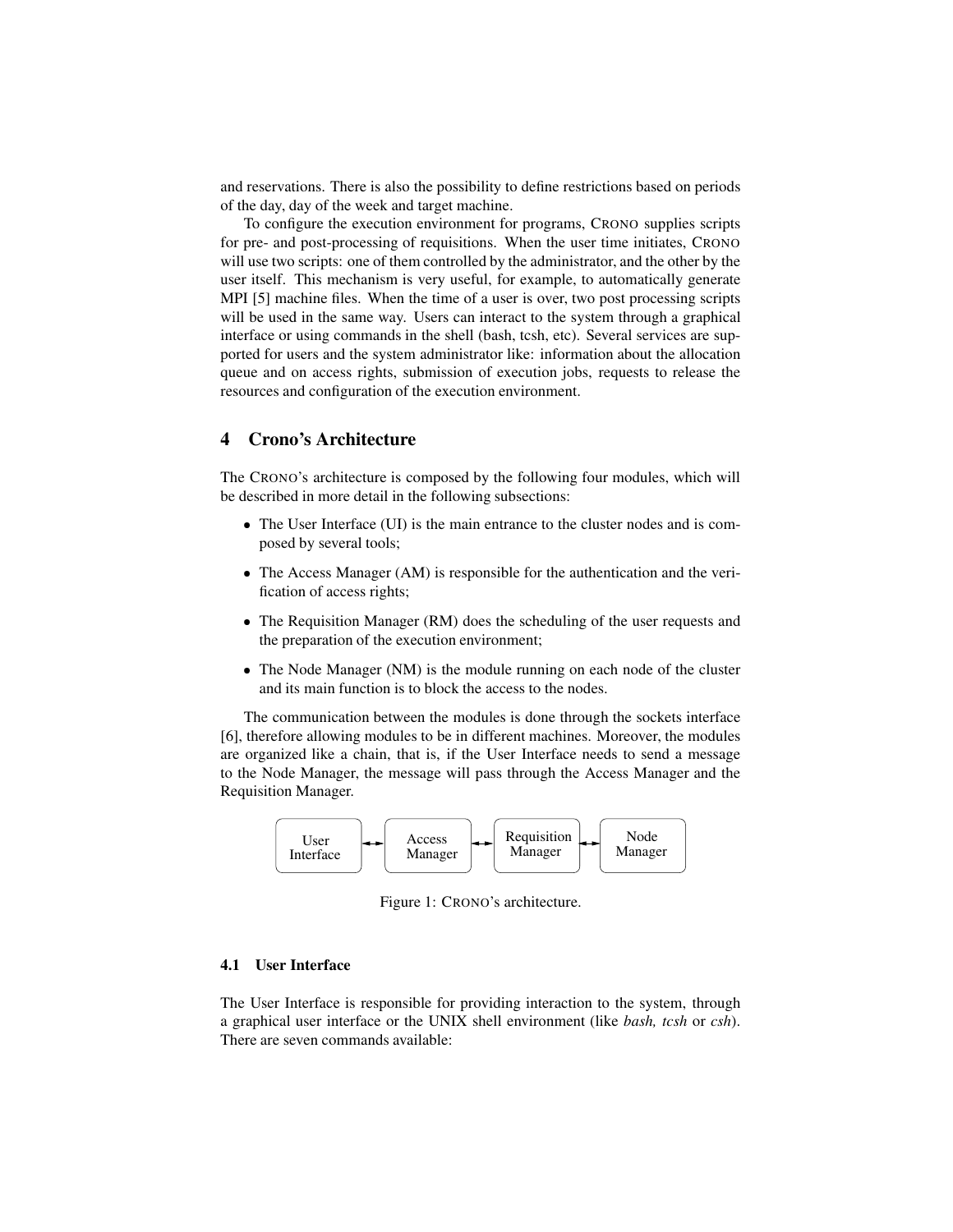- crqview for displaying information of the requisitions queue, like user names, starting and finishing time, cluster name, number of nodes available and allocation modus (space-sharing or time-sharing);
- cralloc for node allocation in the case the user wants the resources as soon as possible;
- crrls for node release or cancellation of an user request;
- crnodes to obtain a list of nodes which the user has access;
- crinfo for displaying information about the clusters which the user has access. These information include access rights, number of cluster nodes, special periods of use, maximum values for allocation and reservation, etc;
- crnmc to execute operations directly on the nodes that are allocated. The available operations are provided by the administrator, and the users may obtain which commands are available also with this command. An example of user operation could be  $k \in \mathbb{R}$  to kill all processes running on the nodes;
- crsetdef to define and set environment variables for the most common command parameters. In the case parameters are omitted the system will look for default values in these variables.

#### **4.2 Access Manager**

The Access Manager is the module of CRONO responsible for receiving the user requisitions from the User Interface and validate them, before forwarding them to the Requisition Manager, if necessary. The Access Manager daemon can manage many clusters and may use distinct policies for each them. CRONO allows the system administrator to attribute access rights to individual users and groups of users. These users groups are not the same groups used by Linux. For request validation, the Access Manager uses three files: the groups file, the users file and the priorities file. The groups file is used to define the groups and is shown below:

```
##################################################
# group <group name>
     # <user>
     <user>
      # ...
# endgroup
\# ...
##################################################
group master
     lisa
    bart
    maggie
endgroup
group jedigroup
     luke
     leia
    yoda
endgroup
##################################################
```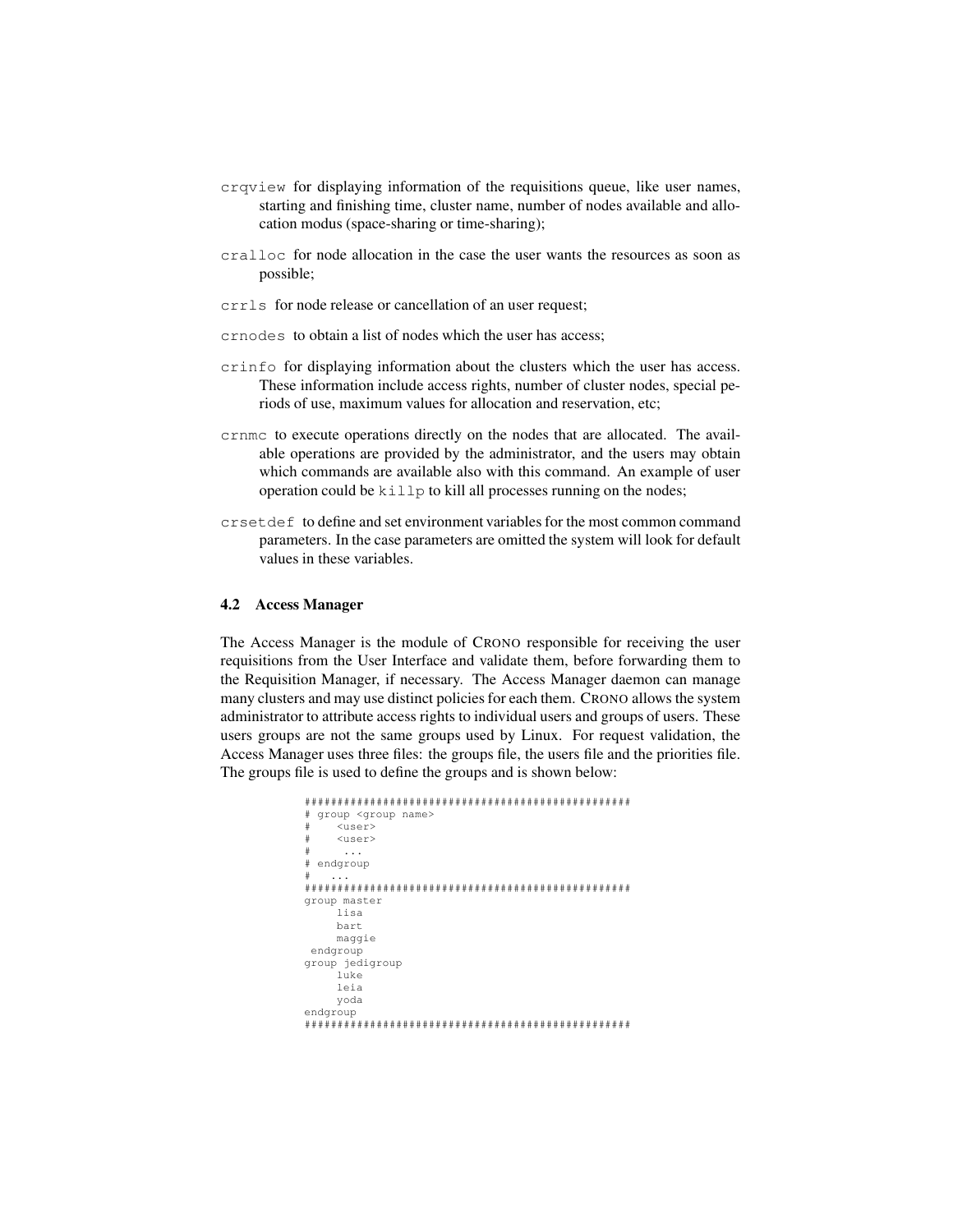The users file contains the priorities for the CRONO users and users groups. For users not included in this file, the system will use the default priority. An example of users file is showed below:

```
##################################################
# priority <number>
        # <user>
        \langleuser\rangle. . . .
# endpriority
# ...
##################################################
priority 1
  master
   stelmar
   homer
endpriority
default 10
##################################################
```
The priorities file defines the policies for cluster access control. The administrator can define the maximum time and number of nodes for allocation and reservation. Furthermore it's possible to define special periods for using the cluster, hence each priority can have two definitions, one for normal periods and the other one for special periods. For example, it's interesting to extend the time and number of nodes limits at weekend and at night, when there are fewer users requests to the resources. The following priorities file exemplify such a definition:

```
##################################################
# PN=> priority number
# T=> type(normal[n],special[s])
# MTA=> max time allocation
# MTR=> max time reservation
# MNA=> max nodes allocation
# MNR=> max nodes reservation
##################################################
# special
     <week day> <initial time>-<final time>
     <week day> <initial time>-<final time>
\# ...
# endspecial
#
# <PN>.<T>.<MTA>.<MTR>.<MNA>.<MNR>
##################################################
# Period of day and week that
# has a special treatament
##################################################
special
 sun 00:00-23:59
 mon 00:00-8:00
 tue 00:00-8:00
  wed 00:00-8:00
 thu 00:00-8:00
 fri 00:00-8:00
 sat 00:00-23:59
endspecial
# Priorities
1.s.60.180.16.8
1.n.30.0.8.0
10.s.30.0.8.0
10.n.15.0.4.0
##################################################
```
After the Access Manager daemon checks these files, it forwards the request to the Request Manager if necessary or sends a message to the user informing that the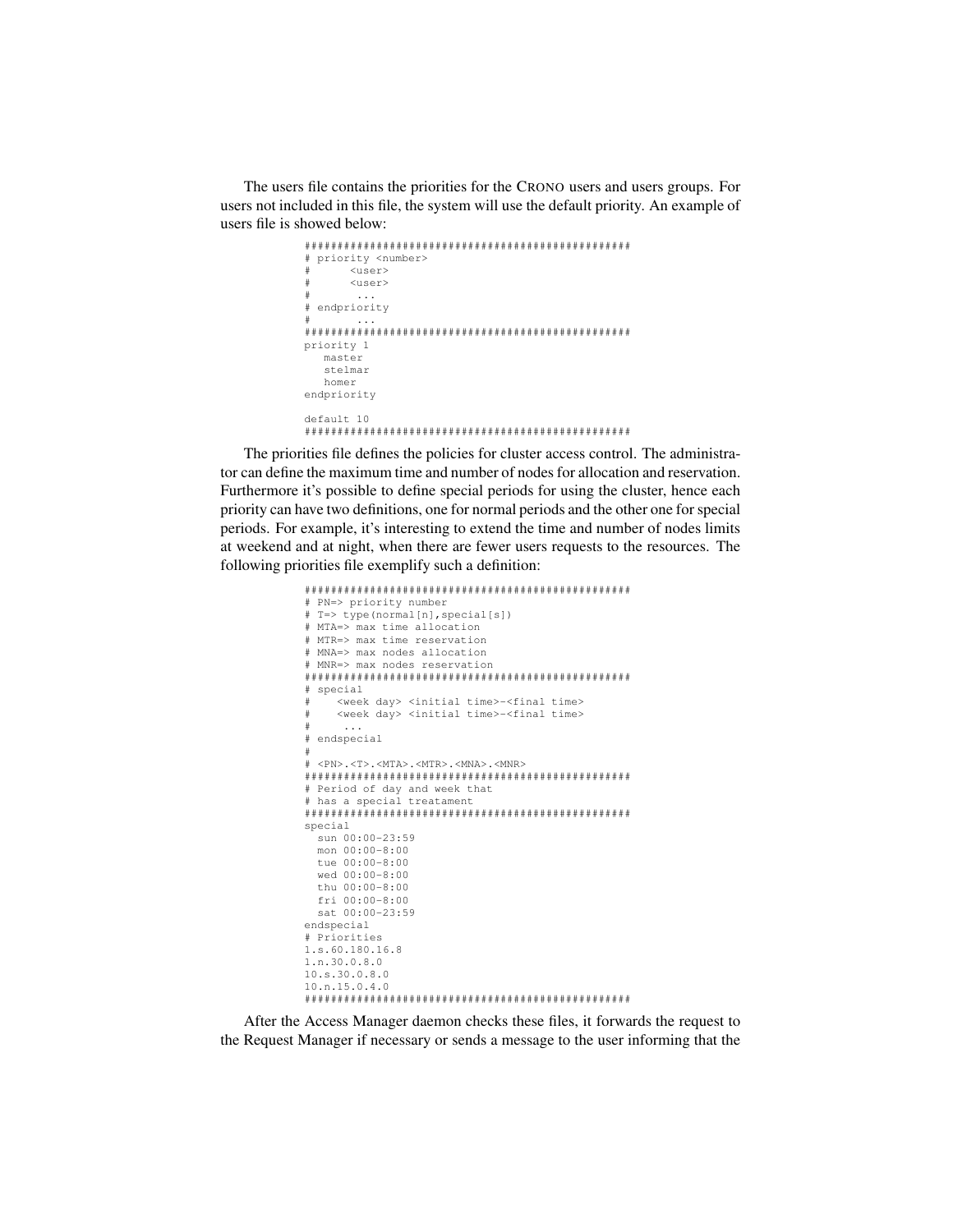user doesn't have access to the requested cluster.

#### **4.3 Request Manager**

The Requisition Manager is the CRONO module responsible for scheduling the requests authorized by the Access Manager and preparing the execution environment. This module has two sub-modules: the scheduler, which allows space-sharing and time-sharing, and the environment set up tool, which runs scripts before and after the user allocation time. The next subsections describe each of the sub-modules in detail.

#### **4.3.1 Scheduler**

There are many scheduling algorithms already available that could be used in the CRONO scheduler, like Shortest Job First (SJF), Longest Job First (LJF) or First In First Out (FIFO). However, these algorithms have problems to cope efficiently with the allocation modes available in CRONO. The Request Manager tries to make good use of available resources (time and nodes) that would be wasted using the First In First Out algorithm, but without injure the users that are already waiting for resources. If an user expects to be attended at a specific time, this user will be attended in the worst case in that time. The scheduling policy implemented in the CRONO scheduler is based on the FIFO scheduling and can be understood through two examples. These examples are based on a requisitions sequence of eight users, as shown in Table 1. The system administrator defines the maximum number of users that can share the same node at the same time (time-sharing). In the following examples, this value is set as two, and the cluster is composed by eight nodes.

| User           | <b>Requisition Time</b> | Requested Time(min) | Nodes | Access Type |
|----------------|-------------------------|---------------------|-------|-------------|
| U <sub>1</sub> | 8:00                    | 15                  | 3     | Exclusive   |
| U <sub>2</sub> | 8:03                    | 10                  |       | Exclusive   |
| U3             | 8:05                    |                     |       | Shared      |
| U4             | 8:05                    |                     |       | Shared      |
| U5             | 8:18                    | 10                  |       | Exclusive   |
| U6             | 8:20                    |                     |       | Exclusive   |
| U7             | 8:22                    |                     |       | Shared      |
| U8             | 8:22                    | 10                  | ◠     | Exclusive   |

Table 1: Example of users requisitions

Figure 2 illustrates the requests queue for Table1 using the FIFO algorithm. In this graph we observe the resources that could be used without increase the attendance time of the users who still do not own the resources. The sequence of users and scheduler operations are shown in the Table 2.

After 55 minutes, all requests were attented and the resources were released. With the intention to reduce the amount of wasted resources, the FIFO policy was modified to allow some requests to overtake a waiting request only in the case that the expected time of attendance of the blocked request will not be exceeded by this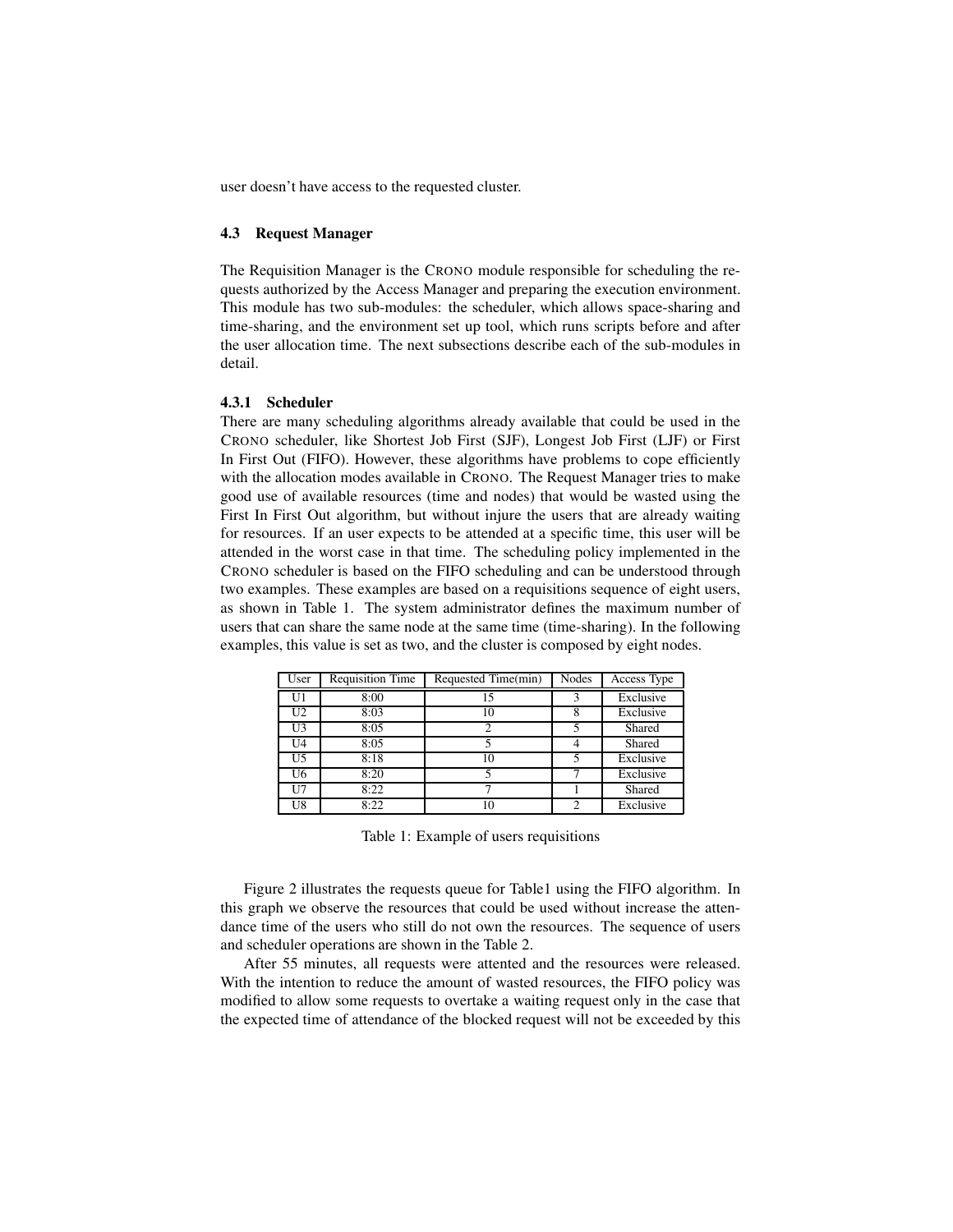

Figure 2: Queue using the FIFO scheduler.

behavior. Figure 3 shows the utilization of the resources using the CRONO scheduler, for the same requisitions of Table 1.

In this second case, the requisitions of users U3, U4, U8 and U7 overtake the other users, as shown in Table 3.

As we can see, the resource waste was minimized, since all the users have been taken care of in 40 minutes instead of 55 minutes. When a requisition is ready to be attended, the environment should be prepared to the users, as explained following.

#### **4.3.2 Environment set up tool**

It's interesting to execute some tasks when the user time starts and when it finishes. This sub-module of the Request Manager is responsible for doing these tasks through four scripts:

- The master pre-processing script (MPREPS) is used by the administrator and defines the operations that are executed when the user time starts;
- The master post-processing script (MPOSTPS) is used by the administrator and defines the operations that are executed when the user time finishes;
- The user pre-processing script (UPREPS) is used by the user and defines the operations that are executed when the user time starts;
- The user post-processing script (UPOSTPS) is used by the user and defines the operations are executed when the user time finishes.

Both the users and administrator scripts are defined for each cluster managed by the system. This is very useful, for example, when multiple clusters with different interconnection tecnologies are managed, like Fast-Ethernet, Myrinet [7] or SCI [8].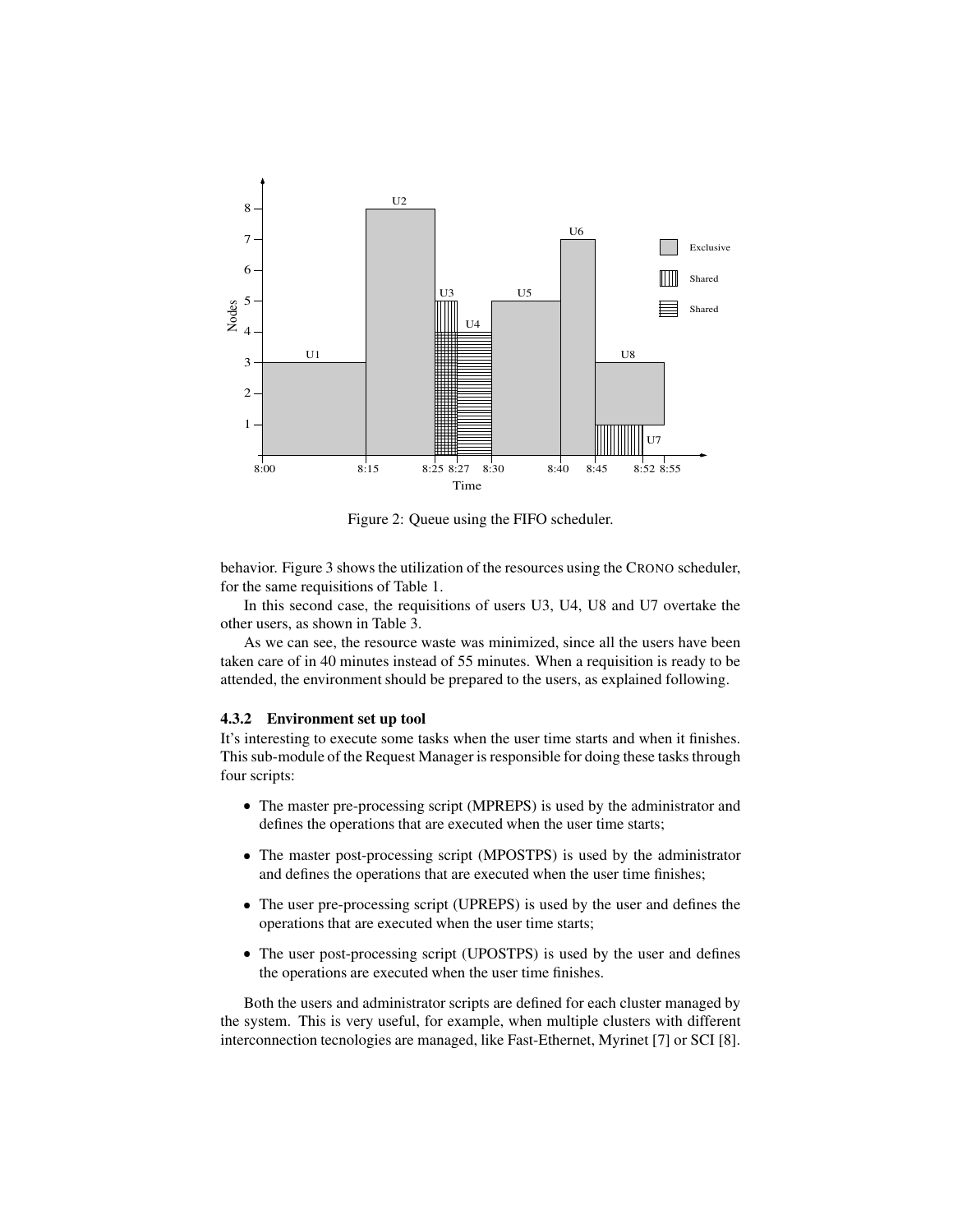| OS Time | Operations                                           | <b>Attendance Time</b> |
|---------|------------------------------------------------------|------------------------|
| 8:00    | U1 makes a request and U1 is attended                | 8:00                   |
| 8:03    | U2 makes a request and wait                          | 8:15                   |
| 8:05    | U3 and U4 make a request and wait                    | 8:25                   |
| 8:15    | U1 releases the resources and U2 is attended         |                        |
| 8:18    | U5 makes a request and wait                          | 8:30                   |
| 8:20    | U6 makes a request and wait                          | 8:40                   |
| 8:22    | U7 and U8 make a request and wait                    | 8:45                   |
| 8:25    | U2 releases the resources and U3 and U4 are attended |                        |
| 8:27    | U3 releases the resources                            |                        |
| 8:30    | U4 releases the resources and U5 is attended         |                        |
| 8:40    | U5 releases the resources and U6 is attended         |                        |
| 8:45    | U6 releases the resources and U7 and U8 are attended |                        |
| 8:52    | U7 releases the resources                            |                        |
| 8:55    | U8 releases the resources                            |                        |

|  | Table 2: Operation using the FIFO scheduler. |  |  |  |  |
|--|----------------------------------------------|--|--|--|--|
|--|----------------------------------------------|--|--|--|--|

| OS Time | Operations                                                       | Attendance Time |
|---------|------------------------------------------------------------------|-----------------|
| 8:00    | U1 makes a request and U1 is attended                            | 8:00            |
| 8:03    | U2 makes a request and wait                                      | 8:15            |
| 8:05    | U3 and U4 make a request and overtake U2                         |                 |
| 8:07    | $\overline{U3}$ releases the resources                           |                 |
| 8:10    | U4 releases the resources                                        |                 |
| 8:15    | U1 releases the resources and U2 is attended                     |                 |
| 8:18    | U5 makes a request and wait                                      | 8:25            |
| 8:20    | U6 makes a request and wait                                      | 8:35            |
| 8:22    | U7 and U8 make a request and wait                                | 8:40            |
| 8:25    | U2 releases the resources, U5 is attended, U8 and U7 overtake U6 |                 |
| 8:32    | U7 releases the resources                                        |                 |
| 8:30    | U4 releases the resources and U5 is attended                     |                 |
| 8:35    | U5 and U8 release their resources and U6 is attended             |                 |
| 8:40    | U6 releases the resources                                        |                 |

Table 3: Operation using the CRONO scheduler.

Hence, it's necessary to create specific machine files for each environment the users programs can use.

Besides executing the pre-processing scripts at the starting time of a allocation request, CRONO sends a message to the users through the tty terminal informing that the resources are available. Because users are usually accessing with more than one terminal, CRONO uses the utmp file to discover the terminal with the least idle time, and sends the message to that terminal. This is done because there is a greater probability that the user is reading that terminal.

### **4.4 Node Manager**

The Node Manager is the CRONO module executed on each node of the managed cluster and it is responsible for the access control and the execution of some opera-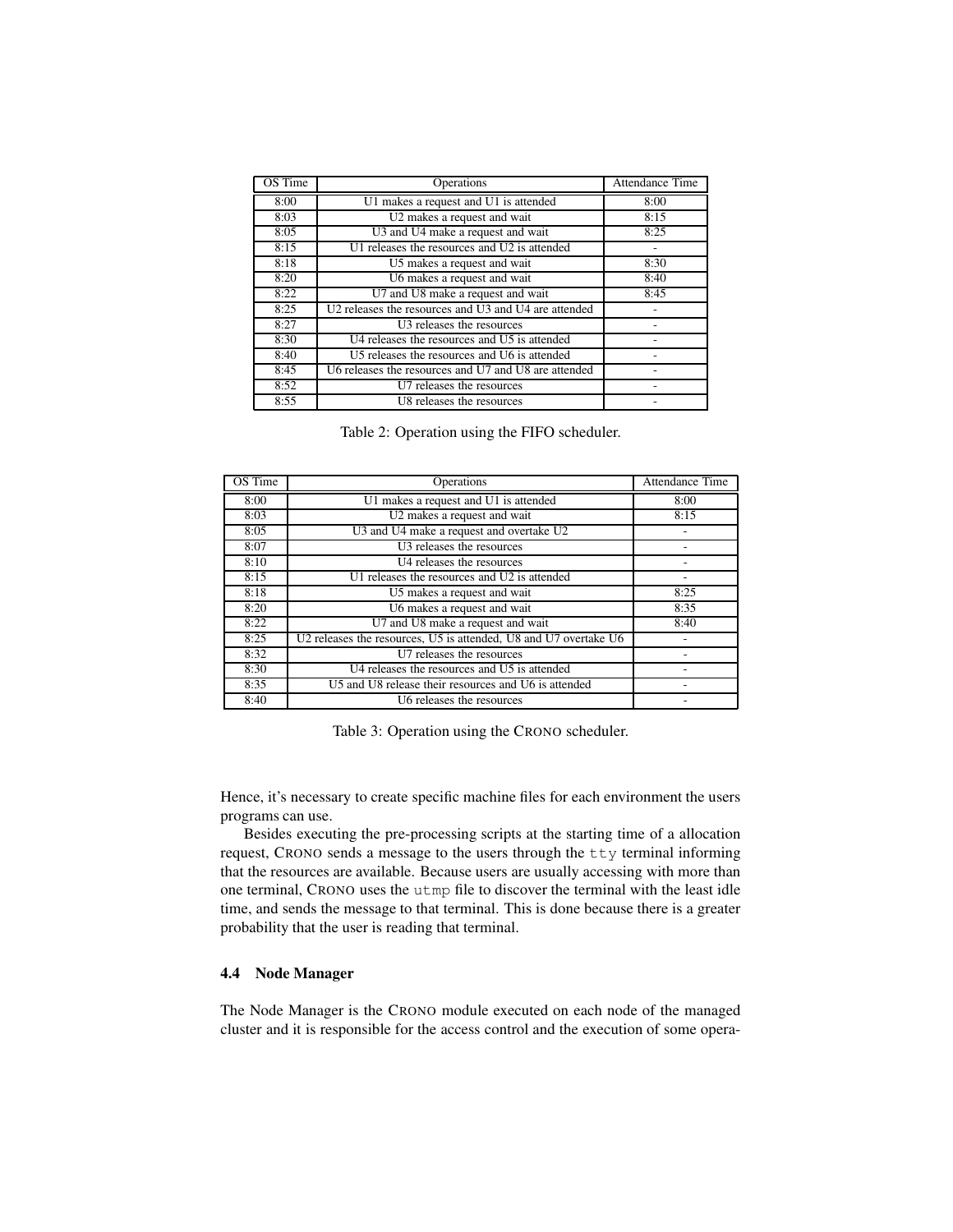

Figure 3: Queue using the CRONO scheduler.

tions on the node.

### **4.4.1 Access Control**

Sometimes users are only debugging their programs and do not need the exclusive access to the allocated nodes and sometimes they need exclusive access to make some performance analysis. Therefore, it's necessary to provide space-sharing and time-sharing allocations to make a better use of the available resources. To control the access to the nodes in both cases, CRONO modifies the login.access and hosts.equiv files when a user allocation time starts and when it finishes. When a login process is done on a node, the login.access file is verified to allow or to block the user access. However, modifying the login.access is not enough to protect the access on a node because the users can execute the Remote Shell client (rsh) to execute commands on the nodes without the complete login process. In this case the login.access file is ignored. To solve this problem, it's also necessary to modify the hosts.equiv file on the node and use the option to ignore the .rhosts file in the home user directory when starting the Remote Shell server.

#### **4.4.2 Execution of Operations**

The administrator can define a set of operations which can be executed by the users through the crnmc command. The user can execute the operation on all allowed nodes or a group of define nodes. An example of such operation could be killing the processes on the nodes, installing a kernel module, or some other operation only done by the administrator.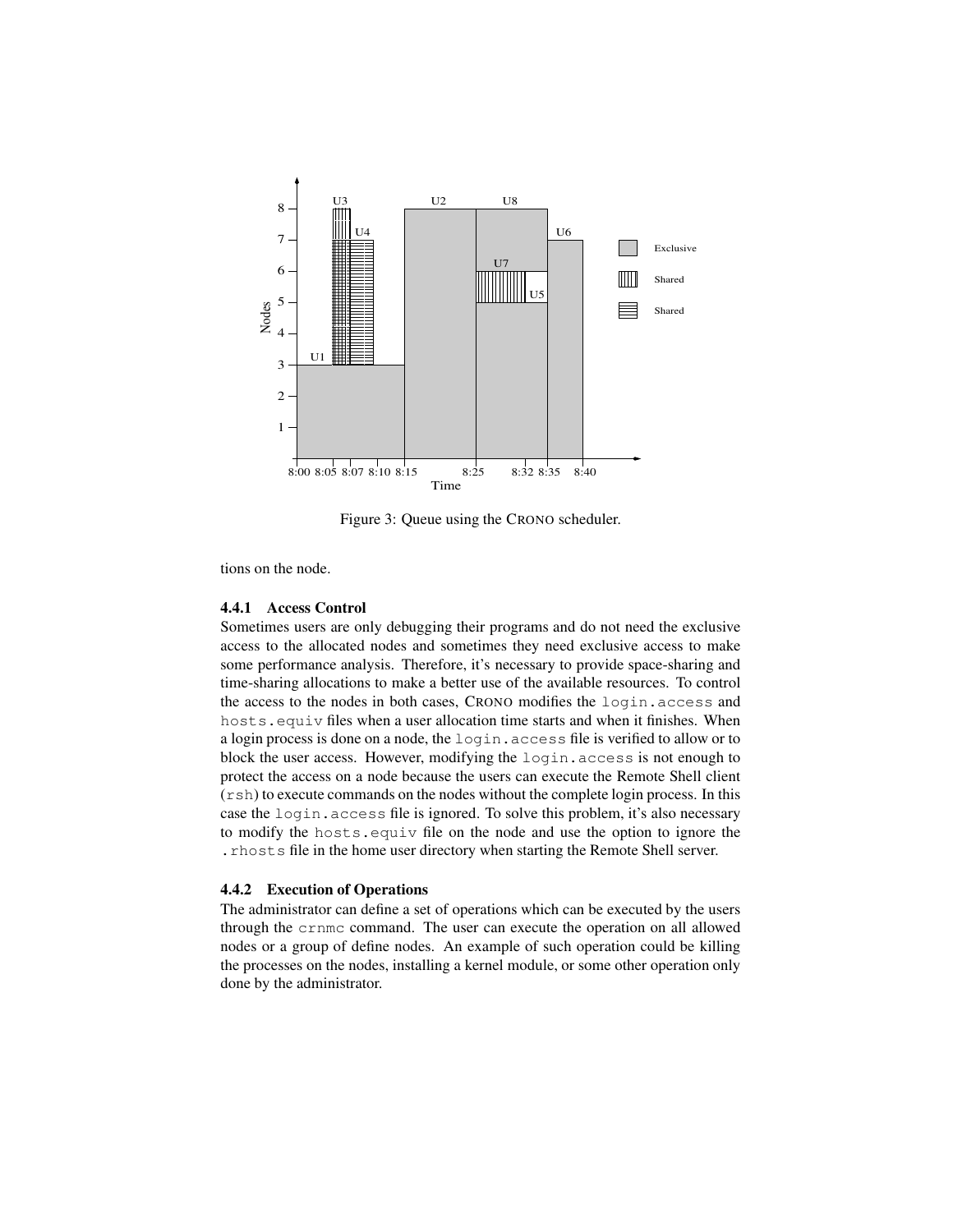### **5 Crono Installation and Configuration**

When implementing a cluster management system, a difficult issue is to provide a good level of configurability without increasing the complexity of the installation and configuration procedures. One of the major advantages of CRONO is the simplicity of these procedures maintaining a good level of configurability. To show how simple is to install and configure CRONO, we describe in the following section these procedures for a typical environment with two clusters (two of the three CPAD [9] clusters from Figure 4, the 16 nodes cluster amazonia and the 4 nodes cluster pantanal). The system modules for the example environment are also showed in Figure 4. For this case we will have one Access Manager running on the frontend, two Requests Managers (one for each cluster) and one Node Manager on each node of the clusters. The following items describe the configuration and installation steps for this example:

- 1. Download the file from http://www.cpad.pucrs.br/crono/cronovXXX.tar.gz, where XXX is the CRONO version;
- 2. Unpacking the tar file should produce a single directory called crono-XXX, containing the GNU General Public Licence, Changelog, INSTALL files, and the bin, docs, etc, sbin and src directories;
- 3. Before the compilation, some default configurations can be modified in the src/misc/misc.h. Adjust them as necessary. To compile CRONO change to the src directory, type make to build and make install to install it;
- 4. After that, you will have the following programs: The User Interface programs in the bin directory. The Access Manager (cramd), Request Manager (crrmd) and Node Manager (crnmd);
- 5. Assuming that CRONO was installed in the /usr/local/crono directory, the configuration files will be in /usr/local/crono/etc/ directory, and we'll call it DIRCONF. The DIRCONF structure is: <dirconf>/ amconf - this file contains the hostname and port number of the Access Manager <cluster1>/ - configuration files for cluster1 <cluster2>/ - configuration files for cluster2 ... ...

For each cluster directory we have nine files, which will be explained in the following items.

6. In the config file are defined the server ports and hostnames, the share option, which defines the number of users that can share a node at the same time, the single option, which ignores the function calls that communicate with the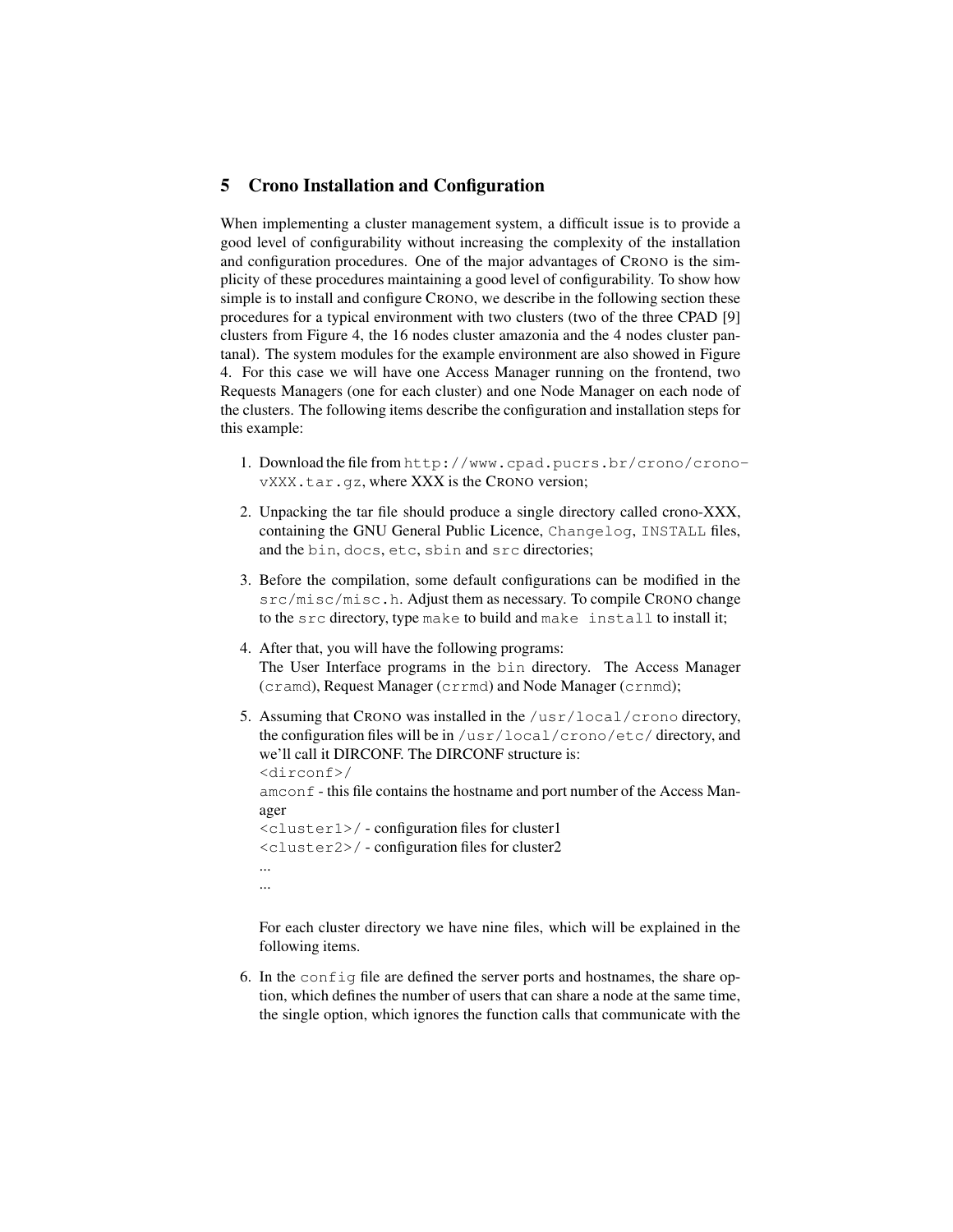Node Manager (useful for test purposes, when a functional cluster is not available). File locations of queue, log and reserve must also be defined in this file. An example of config file could be:

```
#################################################################
# CLUSTER: amazonia
#################################################################
# Server ports
amport=7001
rmport=7022
nmport=7004
# Server hosts
amhost=frontend
rmhost=frontend
# Share Option
share=4
# Single Option
single=off
# Log File
logfile=/usr/local/crono/var/log/crono_amazonia.log
# Queue File
queuefile=/usr/local/crono/var/queues/crono_amazonia.queue
# Reserves File
reservesfile=/usr/local/crono/var/queues/crono_amazonia.reserves
#################################################################
```
- 7. The groups, priorities and users files were described in section 4.1;
- 8. The nodes file has the hostnames of the cluster nodes. The login.access and hosts.equiv files are the original files of the Linux system; The mpreps and mposts files are the Master Pre-Processing Script and Post-Processing Script respectivily. Our mpreps has programs to create the user machine file for MPI environmets:

```
##################################################
#!/bin/sh
# Master Pre-Processing Script
# $1=<user id>
# $2=<cluster name>
/usr/local/crono/bin/crmachmpiether -u $1 -c $2
/usr/local/crono/bin/crmachmpigm -u $1 -c $2
##################################################
```
9. Finally we have the commands file, which defines the operation that users can execute using the crnmc command. In our environment, we have defined only the killp operation to kill the user processes:

```
##################################################
# Commands file
# $1=<user id>
killp: skill -KILL -u $1
/usr/local/crono/bin/crmachmpigm -u $1 -c $2
##################################################
```
10. After setting up the configuration files, just start the daemons. In frontend machine start the one cramd and two crrmd:

```
$cramd amazonia pantanal
$crrmd amazonia
```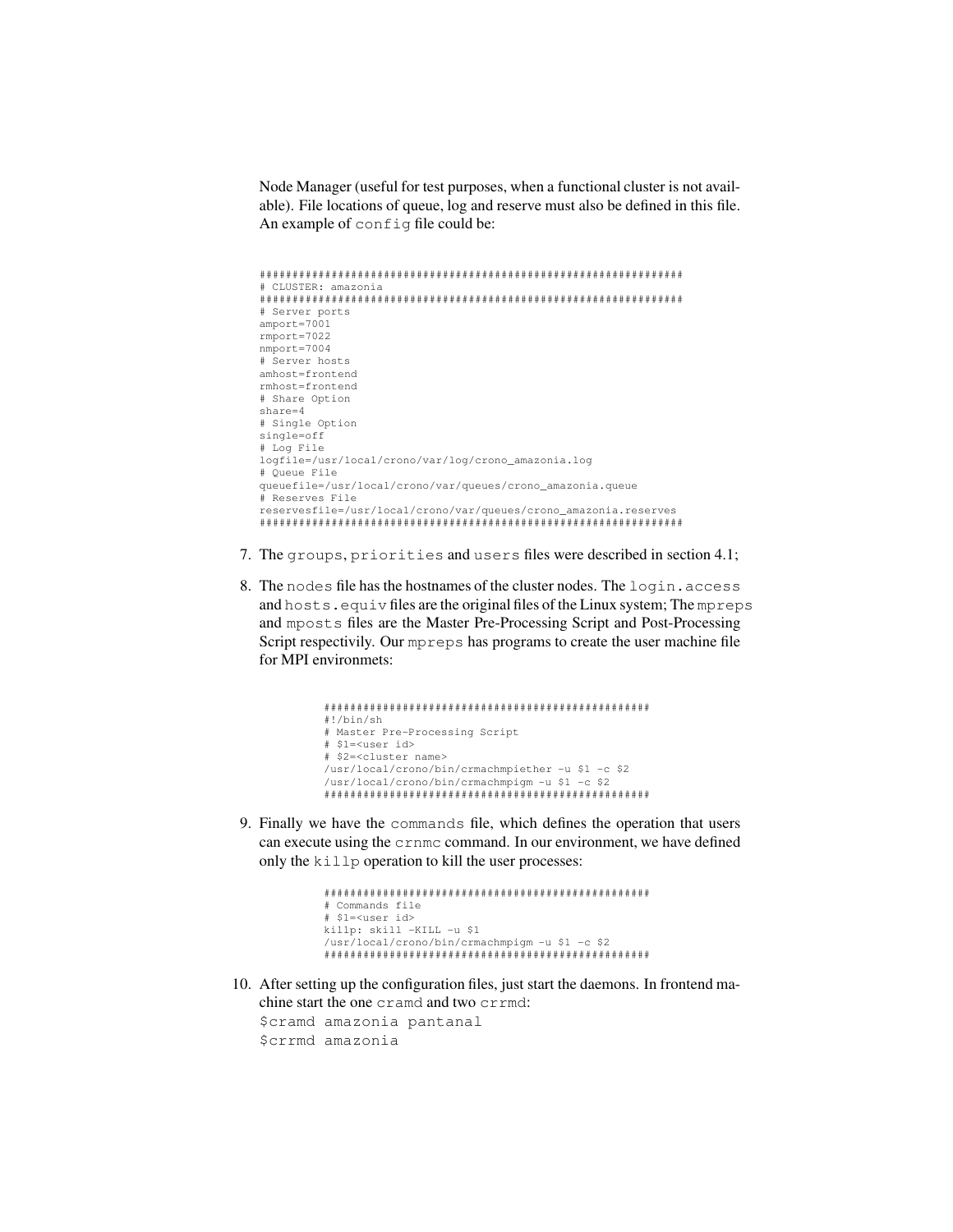\$crrmd pantanal On the amazonia nodes: \$crnmd amazonia On the pantanal nodes: \$crnmd pantanal

# **6 Using Crono in Production Mode**

For the last 6 months CRONO is being used to manage the three Linux clusters in our research lab. Access to the clusters is centralized trough one host machine that runs one Access Manager and three Requisition managers, one for each of the clusters. Each node of the clusters has its own Node Manager. Each cluster has its own peculiarities, having a different number of nodes (4, 16, and 32) and different interconnection networks (combinations of SCI, Fast-Ethernet and Myrinet) as shown in Figure 4.



Figure 4: CRONO modules on CPAD.

We also support several program environments, including different MPI implementations and some own developed execution kernels. With simple commands like cralloc, crcomp and crrun users can choose the cluster, the number of nodes, the target interconnection network and the programming environment they want. CRONO will automatically generate machine files, choose the right libraries for the compilation, load the processes and start the program. Because we have different types of users, access rights were defined for each user depending on status, project, target machine and day period separately. A student may have, for example, only access to the small cluster during the peek hours and to 16 nodes of the main cluster during the night. The system is running over the Linux Slackware 8 distribution and is already very stable. We developed the system in a way that it can be easily con